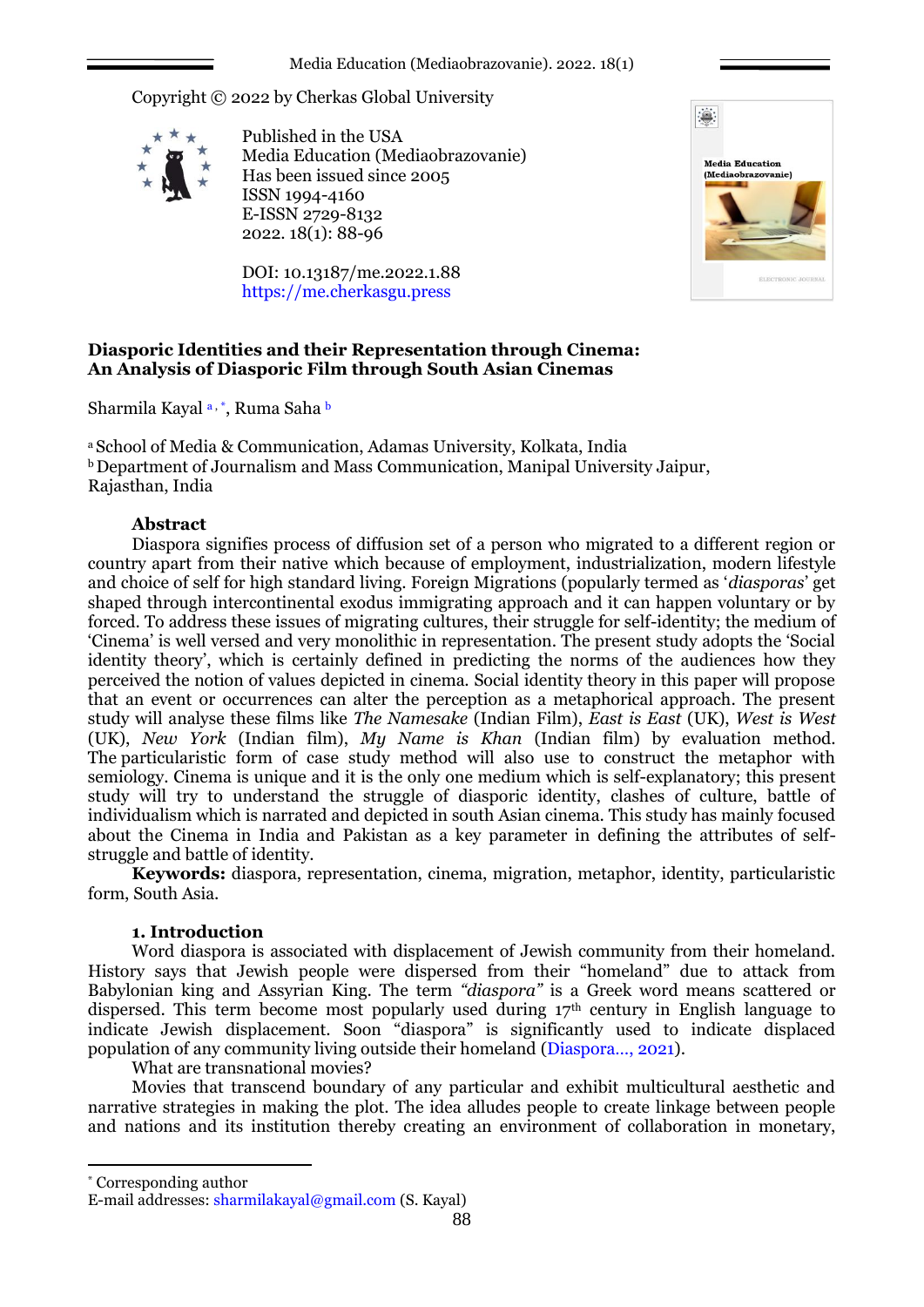information, commodity on cross boundary basis. It is considered that transnational movies are part of broader collaborative projects of nations along with Hollywood domination in world film market , the objective is to create surge in film circulation on basis of available technological platform (Transnational…, 2021).

In their issue "Transnational Cinemas" (Higbee, Lim, 2010) used the term "*critical transnationalism*" as an opposition to traditional terminology without any definition to it. It has been general trend to associate the term "*transnationalism*" with diasporic cinema or postcolonial cinema in the Western countries while theorizing transnationalism. The Western scholars consider this concept in connection of relationship that film and filmmaker to mainstream cinema and with host country.

*Objective of the study*

Following are the broad objectives of the study:

• To study and understand the essence of South Asian diasporic cinema and its attributes,

• To evaluate the genre, theory (social identity) in respect of diasporic attribution.

## **2. Materials and methods**

Recent research is done on *Desi films: Articulating images of South Asian identity in a global communication environment*. In this paper researcher wants to examine how Indian diasporic film acts as vehicle of cultural articulation and debate. Researcher provides theoretical foundation for hegemony or resistance to the notion of immigrant's identity and ethnicity articulation by them in interstitial zone. She also discussed the source of hegemony from Indian and Western Media. Finally, researcher discussed the creation of hybrid genre and how it is popularly reflected in Indian diasporic film thereby exploring a new genre (Sharma, 2011).

Recent research is done by M.G. Durham in 2007 on *Constructing the new ethnicities*: *media, sexuality, and diaspora identity in the lives of South Asian immigrant girls* on 2007. Researcher shows how adolescent stages of immigrant girls are affected by issues of race, culture and nation that intersect with analysis on gender and sex. In this paper researcher tried to analyze the role of media in their sexual identity construction. Intensive interview method was used for focused group (Durham, 2007).

*Concepts of transnational cinema: towards a critical transnationalism in film studies* is the recent research work done by (Higbee, Lim 2010). Researcher focuses on mapping the various concepts of transnational films in last ten years to fifteen years. Also tried to understand the state of deployment, related issues and problems with it. The study was done to identify critically transnationalism in film studies and understand clearly the difference between local and global, national and transnational. Researcher identified that "transnational cinema" should not be "descriptive" or "prescriptive" as cross-border issues are resolved with power. Researcher proposes critical and discursive stance to the concept o f transnational film. Case study method was used to analyse transnational film by studying cases of diasporic film, exilic films and post-colonial films of East Asia and China (Higbee, Lim, 2010).

In 2001 H. Naficy in his research *An Accented Cinema: Exilic and Diasporic Filmmaking* tried to focus on filmmaking of post colonial, third world and other displaced individual in the west. The study was done to find out how the personal experience of diasporic people is translated to cinema. Case study is done on diasporic, postcolonial, exiled movie. Comparative study is done with Hollywood movie to identify line of difference. Experience of displacement or expatriation differs from person to person but their film exhibit similarity in style, aesthetic, memory driven narratives and also emphasizes political agency for their concern with their identity. This particular genre of movie is named *Accented Movie* by the researcher when compared with Hollywood movie (Naficy, 2001).

C. Klein in 2004 published his research work titled *Crouching Tiger, Hidden Dragon: A Diasporic Reading*, where he tried to study how Ang Lee in his movie *Crouching Tiger, Hidden Dragon* created aesthetic form which is shaped by his relation and ties with Chinese homeland and same is the situation for Chinese diasporic people. Study was done to analyse a diasporic film in the light of film makers perspective to create an artistic form which is influenced by his diasporic identity in American hostland. Case study was done with *Crouching Tiger, Hidden Dragon* directed by Ang Lee where he represented diasporic identity of Tiwan in USA. Study revealed that Ang Lee's attempt to create old china appeal by using Mandarine language in the movie makes younger diasporic audience less interested who are not used to that language (Klein, 2004).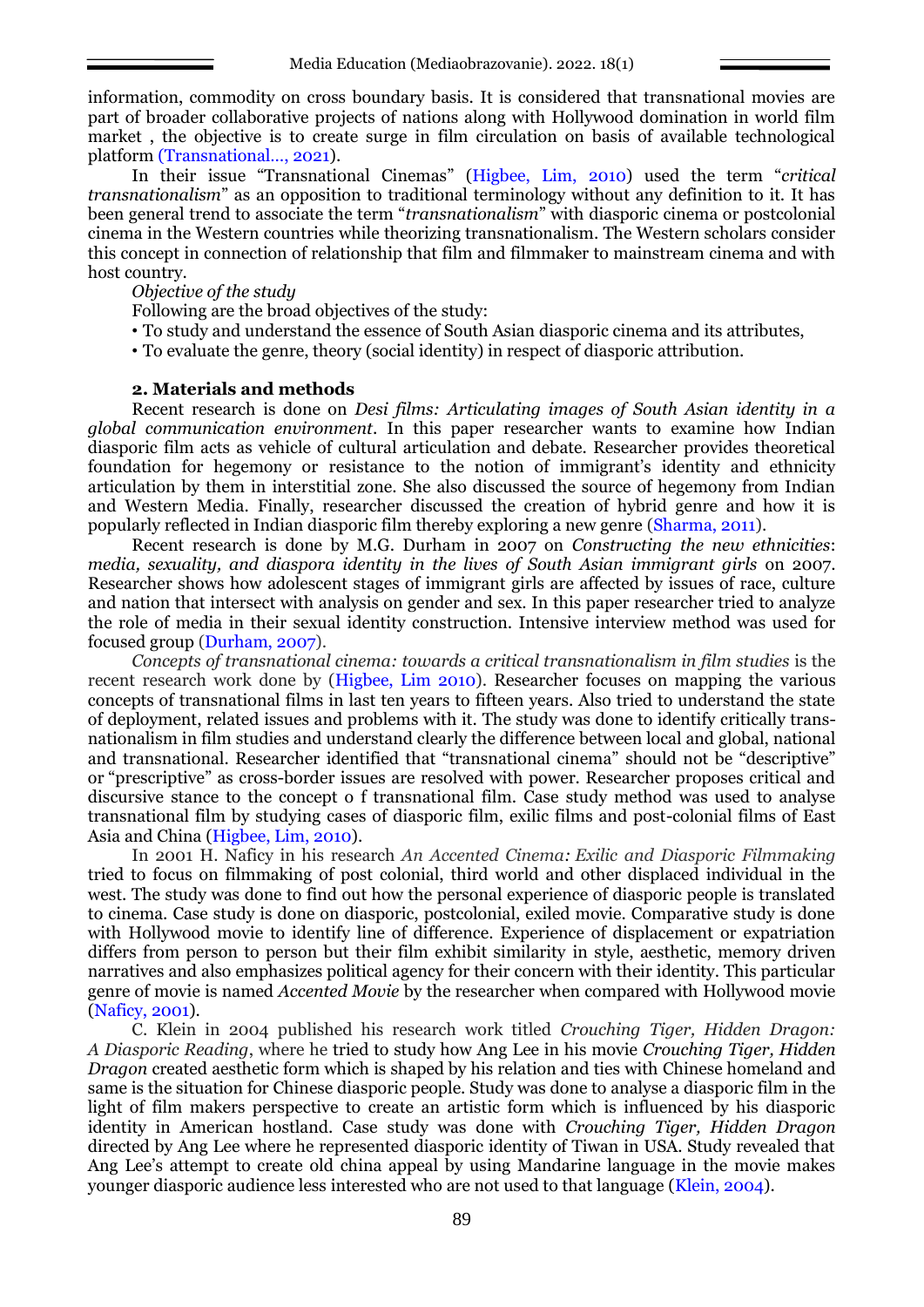J. Desai, published in 2004 his research work as book titled *Beyond Bollywood: The cultural politics of South Asian diasporic film*. Researcher tried to study the south Asian diasporic scenario in cultural sphere. It entails on how trans-nationalism affect diasporic cultural product. Researcher tried to analyse Bollywood movie specially on diasporic life to analysis its influence on western as well as diasporic audience. Case study of few successful diasporic Hindi language film of 1990s decade was taken to understand diasporic cultural impact on audience. Study revealed that Indian movies in Hindi language dominated largely South Asian diasporic audience (Desai, 2004).

P. Werbner, in 2004 published a research article titled *Theorising complex diasporas: purity and hybridity in the South Asian public sphere in Britain*. Researcher examines the creation of South Asian diasporic public sphere in England through films. Researcher also focuses on "cultural hybridity, inter-generational conflict, family politics, excess of consumption" etc. On other hand there is diasporic public sphere of Muslim population dominated by Muslim leaders in Britain. These are the two prominent diaspora (Werbner, 2004).

Research Gap-It is evident that research is done on diasporic identity of mainly Hindi movies of Bollywood. There is also research work on influence of these movies on diasporic immigrant audience. But there is hardly any research work on representation of diasporic identity through South Asian films with special focus on Indian and Pakistani diasporic movies.

None of the previous research describe much how transnational cinema can practically be possible when English is mostly used as preferred language for these movies. Researchers did not address this area much. Also funding of these films is big question mark if language is not-English.

Theoretical Framework-The present study adopts the '*Social identity theory*' which is certainly defined in predicting the definite intergroup behaviors on the basis of perceived group status differences, the perceived legitimacy and stability of those status differences, and the perceived ability to move from one group to another (Islam, 2013).

Social identity theory in this paper will propose that an event or occurrences can alter individual behaviors if it can modify their self-identity or part of their self-concept that derives from the knowledge of, and emotional attachment to the group (Islam, 2013).

This contrast with junctures where the term "*social identity theory*" is generally refers to theorizing about human social selves.



**Fig. 1.** Social Identity Structure (source: Redmond, Alderton, 2016)

Conceptual Framework – *Accented Movie* genre theory is first developed by H. Naficy in 2001 where this genre is categorized a film genre based on their diasporic identity in Western country. People who were displaced in post colonial period, diasporic or maybe in exile has different perspective to the concept of diaspora and their way of viewing cultural identity differ from person to person. Even the generations differ in their idea of diaspora. Language plays an important role in this diasporic film, which is mostly in English to reach to diasporic audience of modern generation. It has thin line of difference from Hollywood production (Naficy, 2001).

Theory of *Transnationalism in film studies* is mostly debated by researchers like (Higbee, Lim, 2010) in their research work. The theory identifies the line of difference between regional,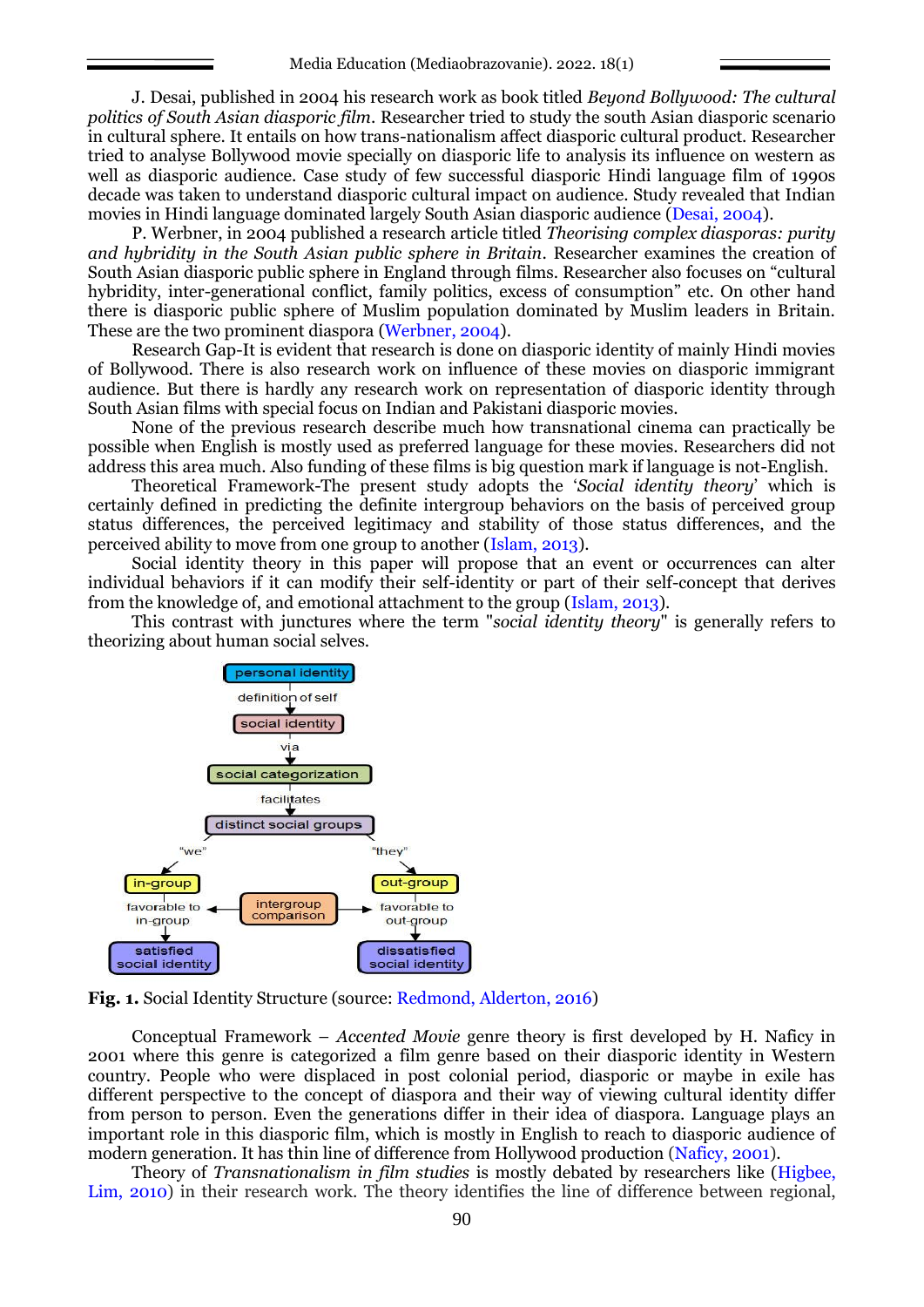national and global film. The idea of transnationalism in film is categorized further into diasporic, post colonial, exile movie based on theme and storyline (Higbee, Lim, 2010).

*Research Questions*

Based on the review of related literature, the research has formed the following research questions:

RQ 1. How the South Asian Cinema has treated the concept of diasporic cinema and its core essence?

RQ 2. How diasporic film deal with different genre/particular genre?

RO 3. What are the elements and attributes taken up by the diasporic cinema to embedded the segregated audience?

RQ 4. How social identity theory junctures with South Asian diasporic cinema? Research Methodology

The present study has been analyzed these films:

• *The Namesake* (Indian Film), *East is East* (UK),

• *West is West* (UK), *New York* (Indian film),

• *My Name is Khan* (Indian film)

• *Children of War* (Indian film) by evaluation method.

The Evaluation Methodology is a tool to help one better understand the steps needed to do a quality evaluation (Baehr, 2004).

The particularistic form of case study method will be used to construct the metaphor with semiology.

### **3. Discussion**

Even though diasporic movies are now considered as an international genre it fails to address the fact that cultural exchange is '*never a politically neutral exchange*', instead it implies '*a dynamic relationship between a dominant host'* culture and a minority culture.' Despite a lack of a singular theme, diasporic movies continue to be an important part of film culture and are also a strong political tool. For a deeper understanding of the current turmoil among British Muslims, or even just some sense of what lies behind Pakistan's current troubles, will leave disappointed. This, no doubt, is deliberate: a corrective to the poisonous atmosphere of witch-hunt and Islamophobia that dominates some sections of British society.

The taken cases of the Diasporic cinema (in this present research) focuses more on cultural aspects rather than '*nation*' due to this, there no linguistic and cultural boundaries. However, there are similarities in terms of genres, themes, execution and targeted audience. *Ethnicity, race, culture, identity, colonialism and capitalism* are some of the themes associated with it.

J. Desai has published another important research article on 2006 titled *Bollywood abroad: South Asian diasporic cosmopolitanism and Indian cinema*. Here he examines appeal of diasporic cosmopolitan culture on Bollywood and diasporic movie. Transnational migration took place during 1960s and 70s in USA from South Asia. This created a cosmopolitan environment in their host country. Thus, creating cosmopolitan ambience for diasporic audience. The study aimed at understanding South Asian Cosmopolitanism through analysis of films. The study analyses the way film is used to "*produce and articulate transnational cosmopolitan subjects*". Content analysis of Bollywood movies and diasporic movies is done from perspective of cultural cosmopolitanism appeal. The researcher concluded that South Asian American has particular pattern of consumption of Bollywood movies and cosmopolitan diasporic film (Desai, 2006).

In 2005, R. Kaur published a book on *Cruising on the Vilayeti bandwagon: diasporic representations and reception of popular Indian movies Bollyworld*. After 1990s globalization has changed the gesture of transnational Indian films. Researcher tried to investigate current scenario of Bollywood movies with special reference to diasporic representation in such films and how it is received by diasporic audience in 1990s. Researcher has critically examined the types of narrative and characters represented in Bollywood diasporic movie. She also examined a sample transnational audience in London for reception and review of Bollywood movie. Researcher could conclude that in overall there was "qualitatively different level of engagement". Researcher further concluded that there is presence of "reflexive spectatorship" which has "triple orientation" of reception: a) they have relation with Hindi films, b) reception in relation to being Indian/Asian in West where Hindi films signify "cultural repository of alterity". c) "in relation to larger repertoire of filmic reference "that made Hindi films comparable to other movies traditionally (Kaur, 2005).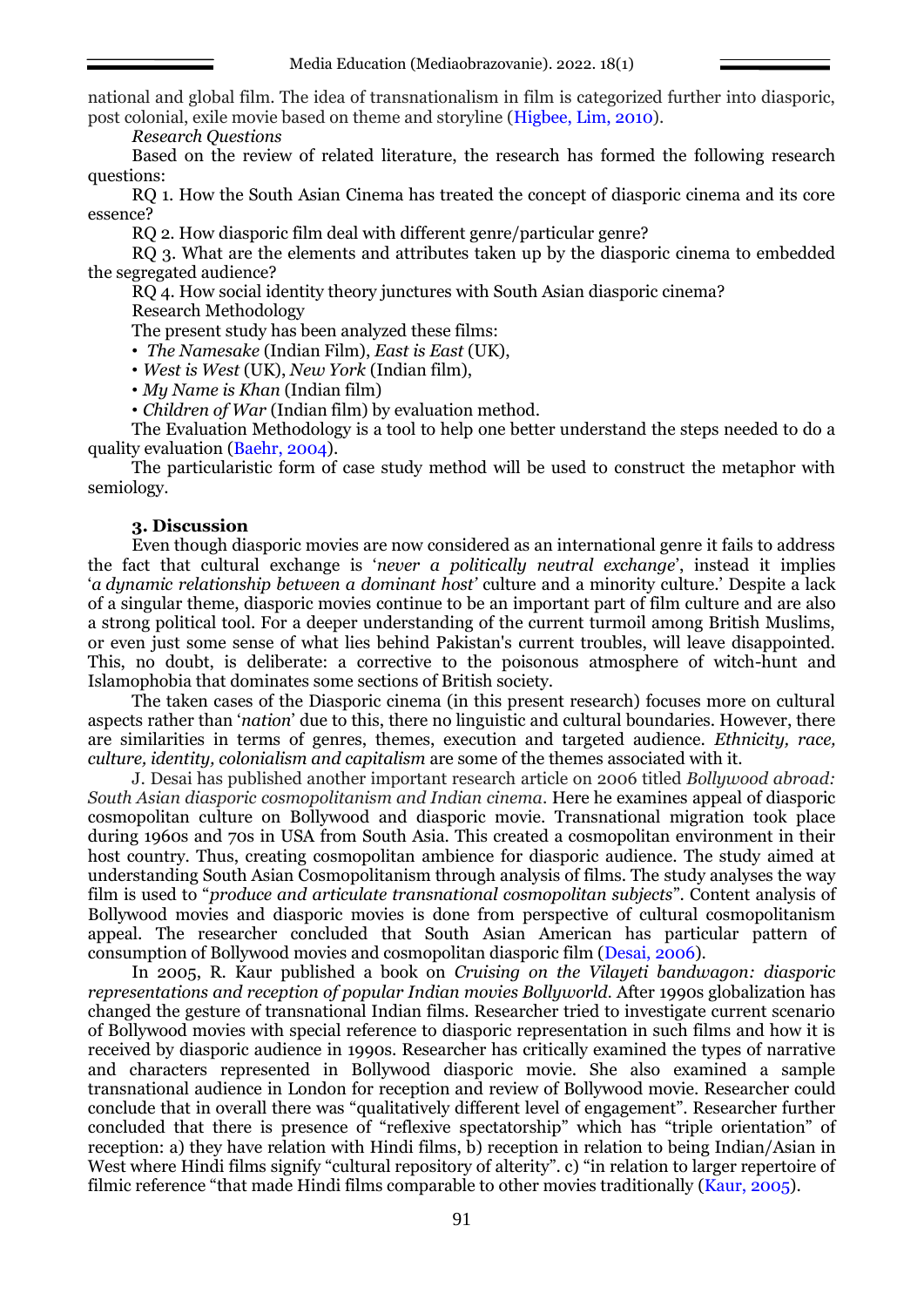C.P. Shimizu in his study argued that there is a transition shift as a compartmentalize from for NGO (Non-Government Organisations to independent media industry (university also been included) for '*Asia American cinema*' which has begun in 1980 till date (Shimizu, 2017). They further suggested that to make the term '*Asian American Cinema'* pertinent in today's context, attempts should be made to take all minor groups not limited or specific to one but to entails a larger group in a broader sense (Shimizu, 2017).

T.M. Bordun in his study of *the end of extreme cinema studies* has defined thrilling cinema in an international level with a less focussed narrative in order to practice and usage the term "*unforeseen* (story) disagreements" can be the reason of highlighted "ruthless vehemence" and "graphic erotic metaphors" (Bordun, 2017). Determination of audiences are at the key point in order to consume and access the unyielding exposure to graphic dismay which is vital area to ponder upon (Bordun, 2017).

On their study of understanding the critical trends in transnational cinema, the author states that the terms like '*remake, coproduction, cross contamination of genres*' for the disposition of cinemas across China, India, Korea and United Arab Emirates (Yang et al., 2020).

On his research *Impossible Homecoming: Cinematic Returns of Korean Diaspora in Post– Cold War East Asia* (Kim, 2019) how contemporary Korean diaspora films remain presented and combined to integrated with South Korean cinema with the narrative discourse flows to convey the construction of national culture in aspects of motherland and in turn, hand also signifies that the order of discover new-fangled procedures of transcontinental practices through cinematic thoughts and to have a wider array of spectatorial involvement.

On his study on *Exploring Armenian Diasporic Cinema from the Third Space*, the author focusses on examining diverse filmic depictions of Armenian diasporic topics of Armenian "*homeland*" (Paalman, 2019). The concept of filmic depictions has appeared owing to the *postcolonial* and *poststructuralist* considerations of distinctiveness and diasporas which have then commanded to comparable conceptualizations within Armenian diasporic erudite discourse (Paalman, 2019).

S.T. Flanigan has published a review article on *Crowdfunding and Diaspora Philanthropy: An integration of literature and major concepts* in 2017. The researcher has tried to review different relevant literature on crowdfunding and diaspora philanthropy and thereby analysed different "*overlapping characteristics*", limitations and strength of these practises. Thus, focused on potential or ability of crowdfunding towards diaspora philanthropy with special focus on challenges faced in particular context of global South (Flanigan, 2017).

B. Ellerson has published a research article on *African Women of the Screen as Cultural Producers: An Overview by Country* in 2018. The researcher tried to show the experience of African woman as cultural producer during the age of screen culture, moving image and audiovisual media. The researcher has done survey country-wise to find how African woman acted as cultural worker and strive for the cause or out of sense of responsibility in a dangerous situation so that African stories are told and images are seen. For this purpose, to achieve African woman has acted their role as producer, distributor, exhibited, discussed, became film critique, archived and documented it, also preserved it (Ellerson, 2018).

W.-S. Hee has published a research article on *Accented Style: On Namewee's Sinophone Malaysian Film and Rap Songs* in 2019. The researcher tried to analyse representation of sino-Malay relationship in different works of Name wee. It was found that these works of Namewee refused to stick to traditional ethnic framework. Researcher found that accented style of Namewee's work give rise to multi-mediated, multicultural aspects of sinophone theory. The sinofication of theory of authenticity is criticised by researcher and he identified the national identity playing important role to resist racist aspects and highlight Malay version of mythology of indigeneity (Hee, 2019).

D. Valančiūnas published a research article on "*Haunting memories: Sri Lankan civil war, trauma and diaspora in literature and film*" in 2021. The researcher tried to analyse the literary and cinematographic representation of Sri Lankan civil war. The literary work of American author V.V. Ganeshanathan's novel *Love marriage* was analysed and French filmmakers screen work *Dheepan* is also analysed. The researcher tried to find how different form of cultural production like novel and film developed by two different cultured people on same event expressed the traumatic incident of civil war of Sri Lankan in diasporic space. The result revealed that their work's highlighting of trauma narratives which focus on "*haunting memories*" of civil war, which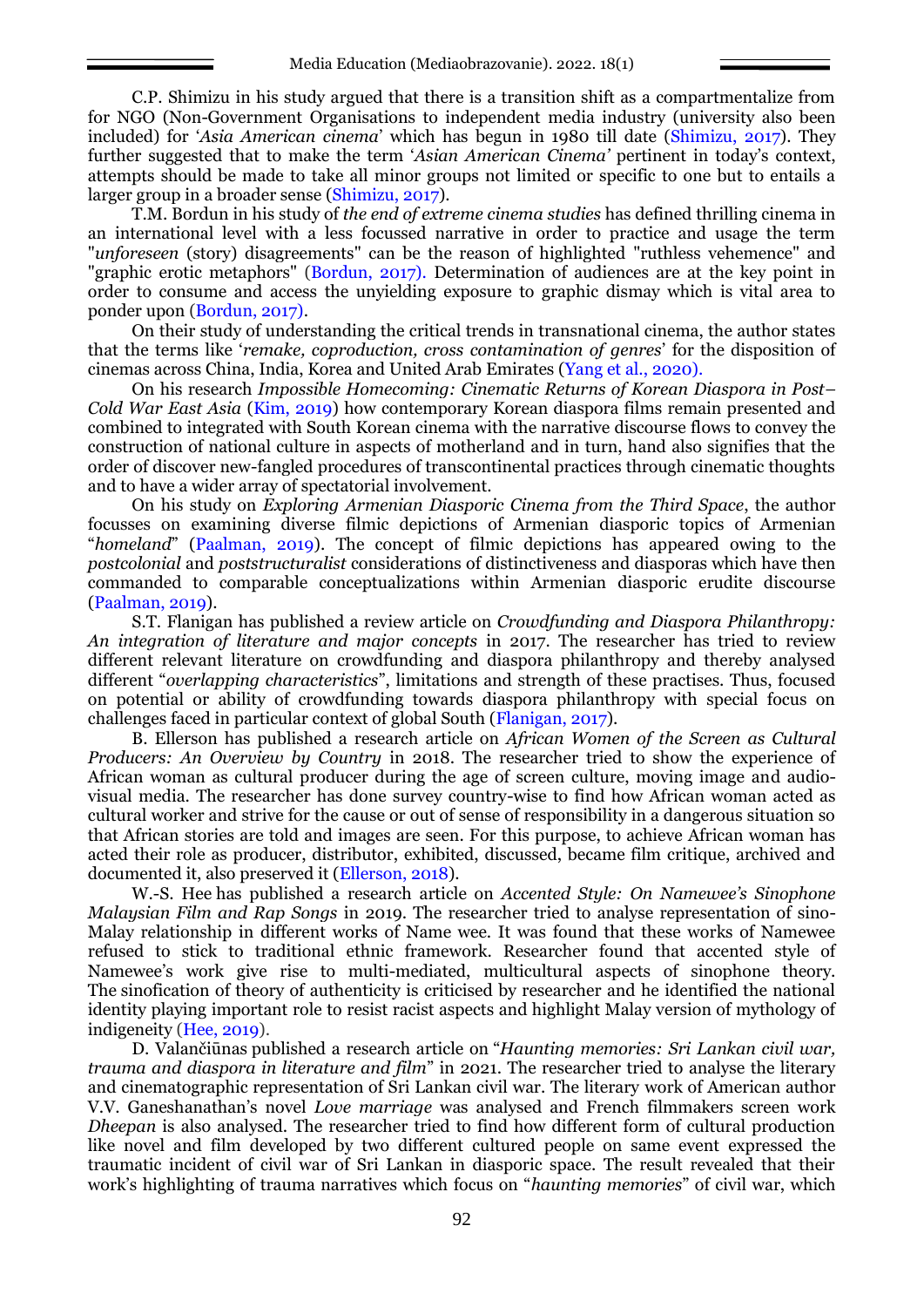further reflect transnational and transhistorical aspect of trauma possessed by diasporic people even though they are born in different time at different place (Valančiūnas, 2021).

A. Yue published research article on *the diaspora advantage of Pauline Chan-1956* from multicultural filmmaker to cultural broker in 2018. The researcher tried to analyse screen career of Australia's highest profile Chinese film maker Pauline Chan in the light of new approach of "*diaspora advantage*". The theory is marked by mobility than culturalism thereby benefit brought by diaspora group's skills that has allowed transnational actor to flourish beyond limit and accelerating growth path of country of origin and settlement. The researcher further documented the transition of Chan from "*multicultural film maker to cultural intermediary*'' therefore increasing her diasporic advantage in film market in Australia and China and opened up new business route outside the limit of policy (Yue, 2018).

They portray the cultural and social conditions of the people and often interact with the culture and society of the country where they live. They address issues of the paradoxes of exile, belonging to different cultures and communities which often face xenophobic hate, the clash of identities, etc. In academia, diasporic cinema had become an important part of film studies.

### **4.Results**

#### *East is East*

This is a comedy genre and a British film of 1971 by D. O'Donnell. The family faces a constant battle to inculcate in his six children traditional Pakistani Muslim values as they have migrated with acculturation with new social milieu. This movie depicts on the hesitance to carry of their birth place identity which the children of protagonists are unwilling to live with. They just want to discard the style of appearance (apparels and customs related to their native country) which satirically subjugates the change of adoption of cultural practices by the younger generation of today.

### *West is West*

*West Is West* being a 2010 British comedy-drama film directed by A. DeEmmony. A sequel to the 1999 comedy film *East Is East*, it was written by A. Khan-Din and produced by L. Udwin for Assassin Films and BBC Films. It managed to combine an effervescent cheerfulness with simple but effective points about how ethnic identity changes across successive generations of immigrants. No doubt with one eye on current political debate, this belated sequel looks to develop the theme and provide context to the arguments about immigration.

#### *The Namesake*

Mira Nair directed this movie on 2006 which falls in drama genre of English language. The story portrays the skirmishes of the immigrants of India (from the story plot revolves around the '*Bengali*' cultural identity and scuffles been shifted as a first-generation settler in foreign country. The story is quite fascinating to see the shift of cultural practices with mother tongue usages in family quite difficult and moronic for American born kids especially after the main protagonist's death. It later on appreciates the ritual practices of '*Bengali*' and gives a world view of '*Indian Kolkata'* submerged ethnocultural identities as a whole.

## *Children of War*

*Children of War*, also known as *The Bastard Child*, is a 2014 Hindi drama film directed by M. Devrat. The film released on 16 May 2014 in India. Based on real events in Bangladesh, 1971. The film is about how rape and religion were used as war weaponry. The film deals with the birth of Bangladesh in 1971, focusing on the genocide and when 400,000 women were raped and 3 million people were killed. As the film progresses towards its climax, the three stories begin to intertwine with one another.

### *My Name is Khan*

*My Name Is Khan* is a 2010 Indian Hindi-language drama film directed by K. Johar. The film generated a great deal of publicity for itself due to three main reasons: first, the multiple political controversies surrounding the film and its lead actor; second, Khan's presence in the film and third, the reunion of the "*golden pair*" of Khan and Kajol. The story of an Indian Muslim man who suffers from the Asperger's syndrome, a form of autism that impacts social interaction abilities. He is arrested mistakenly as a suspected terrorist in post-9/11 Los Angeles.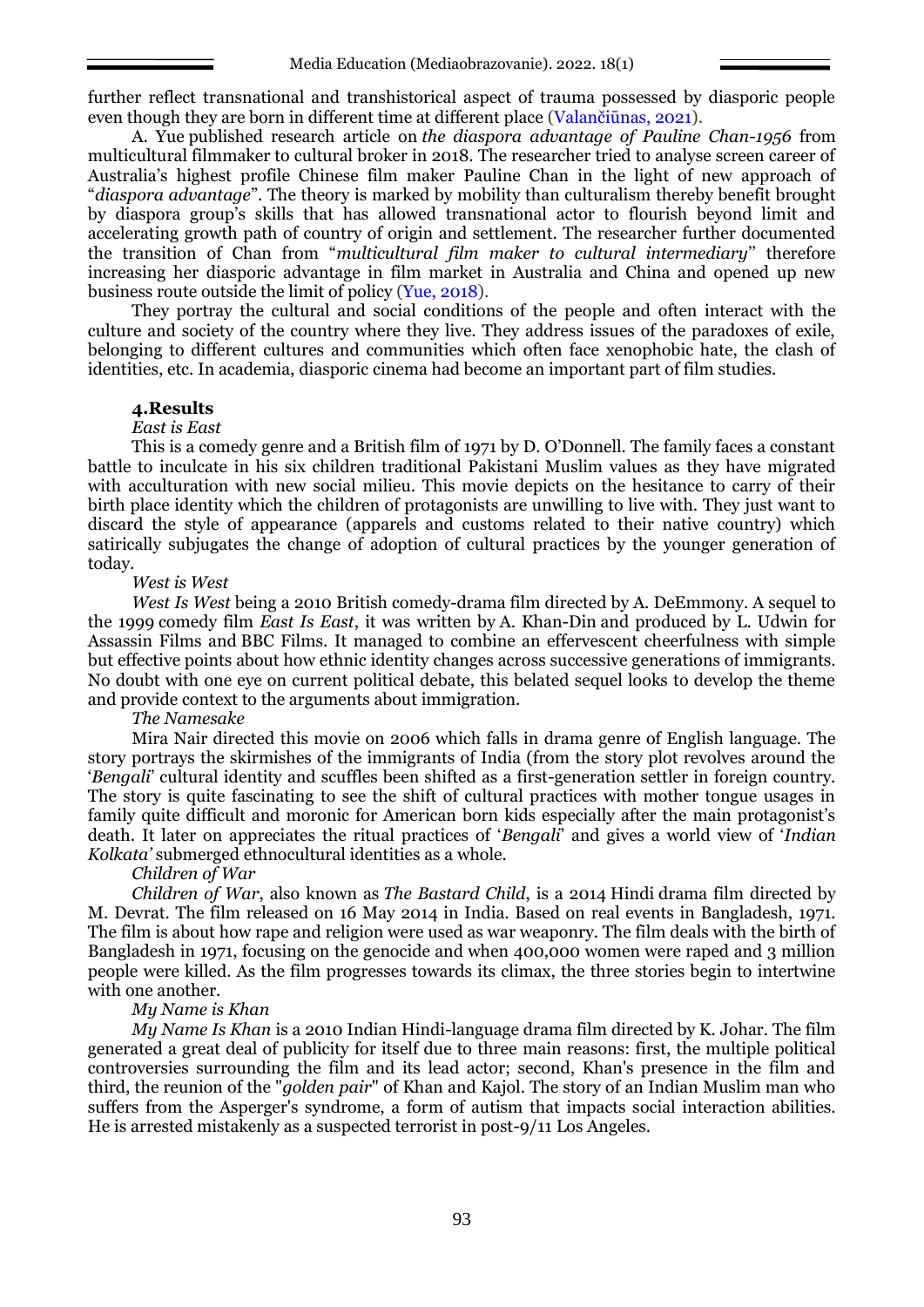| Films                  | Social<br>Categorization                                                                                  | Social<br>Identification                                                                                                                  | Social<br>Comparison                                                                                            | In-group<br>Favoritism                                                                                                   | Out-group<br>Derogation                                                                                                         |
|------------------------|-----------------------------------------------------------------------------------------------------------|-------------------------------------------------------------------------------------------------------------------------------------------|-----------------------------------------------------------------------------------------------------------------|--------------------------------------------------------------------------------------------------------------------------|---------------------------------------------------------------------------------------------------------------------------------|
| <b>The</b><br>Namesake | The film<br>captures the<br>journey of<br>two<br>generations of<br>the Bengali<br>family in<br>America.   | India is a style<br>of upbringing<br>and attitude<br>that<br>transcends<br>territory.                                                     | Despite of<br>Americanisms,<br>long journey<br>self-discovery<br>still beckoning<br>them.                       | India is an<br>idea that lives<br>in the heart<br>and the mind,<br>rather than a<br>land-locked<br>territory.            | Ostensibly are<br>thoroughbred<br>Americans                                                                                     |
| East is<br>East        | East is East is<br>a tragi-<br>comedy in an<br>Anglo-Pak<br>setting.                                      | The<br>immigrant's<br>identity crisis.                                                                                                    | Racism and<br>violence in a<br>light-hearted<br>yet sensitive<br>way.                                           | A father who<br>wants his<br>children<br>brought up in<br>a conservative<br>Muslim way                                   | He faces a<br>constant battle<br>to inculcate in<br>his six<br>children<br>traditional<br>Pakistani<br>Muslim<br>values.        |
| Children of<br>War     | Depiction of<br>endless<br>suffering,<br>helplessness,<br>genocide and<br>language<br>hatred, at<br>heart | To recount<br>Bangladesh's<br>painful<br>journey to<br>freedom.                                                                           | Story of<br>separation,<br>survival,<br>longing and<br>utmost<br>resilience,<br>with the<br>backdrop of<br>war. | The film is<br>tense and<br>atmospheric.                                                                                 | A war, which<br>lasted for nine<br>months, led to<br>innumerable<br>brutal killings,<br>rape, loss of<br>hope and<br>innocence. |
| West is<br>West        | Culture-clash<br>comedy<br>drama set in<br>the period<br>shown in 1976                                    | The film that<br>focused on the<br>travails of a<br>Pakistani-<br><b>British family</b><br>trying to cope<br>with the<br>cultural divide. | The man who<br>struggles<br>between his<br>twin identities:<br>Pakistani Brit<br>and Pakistani<br>farmer        | East may be<br>East, West<br>may be West,<br>but people are<br>the same,<br>despite their<br>superficial<br>differences. | Manage to<br>communicate<br>despite their<br>language<br>barriers.                                                              |
| My Name<br>is Khan     | Lead golden<br>pair of actors                                                                             | Truly fictional<br>but the true                                                                                                           | As people<br>face real hard<br>racism and<br>called over as<br>terrorists just<br>because they<br>are Muslims.  | Multiple<br>political<br>controversies                                                                                   | Story of every<br>Muslims living<br>in non-Islamic<br>countries.                                                                |

**Table 1.** Diasporic identities and their representation through cinema

### **5. Conclusion**

The Indian Diaspora finally finds its voice: elegant, articulate and very real with true reflection of contemporary society. Here, the sample movies taken for this present research, there is no hysterical clash-of-culture cacophony about how the Patels, Ganguli's and the Punjabis leave India, only to create Little India's all over the world. The researcher has found that there is no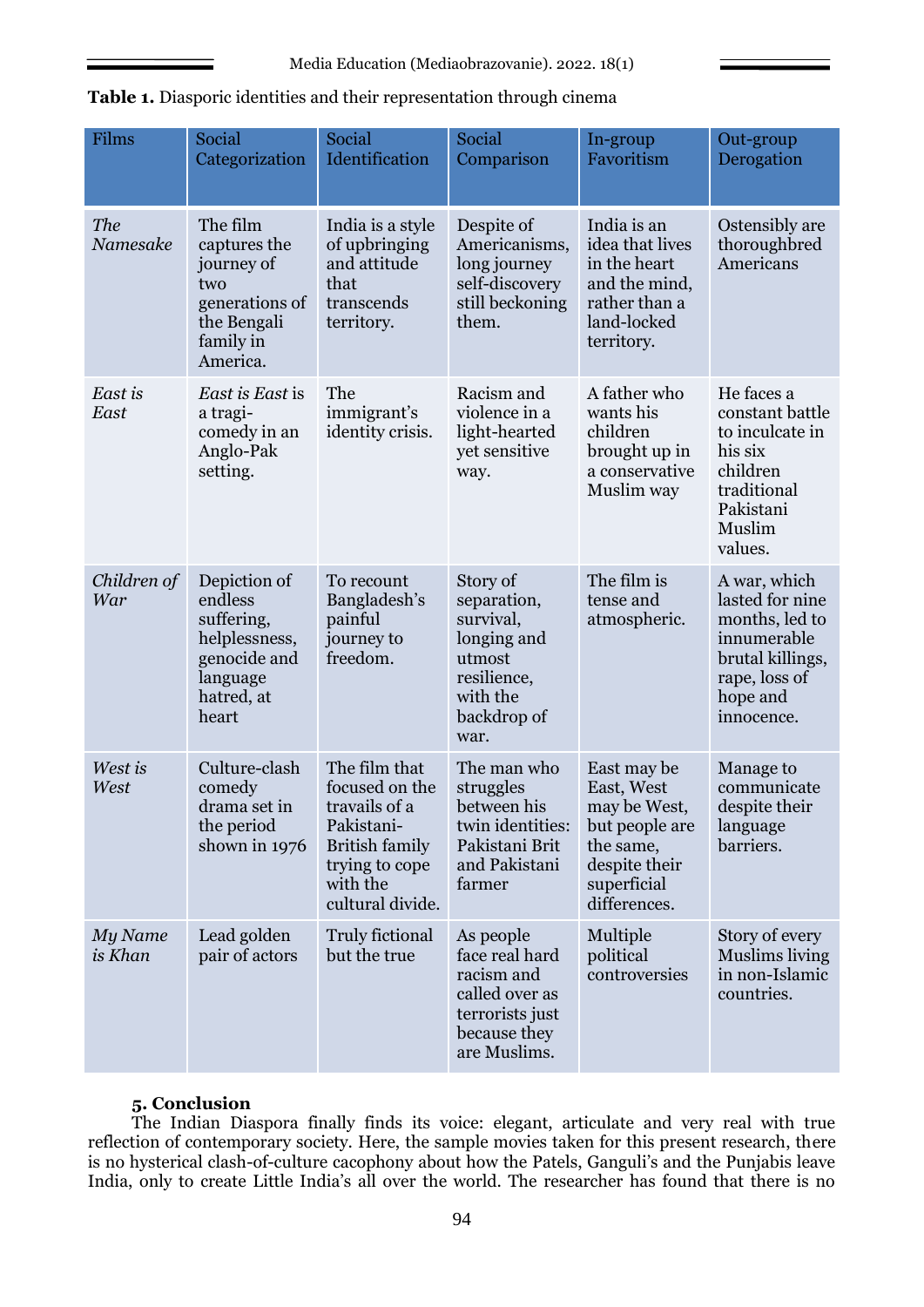hullabaloo about the *Angrezi-born-confused-desi* dilemmas that the second generation *NRI* kids succumb to: an overdose of drugs, sex and the dark side of the moon. Instead, there is a gentle probing, a mild introspection on cross cultural conflicts coupled with a quiet celebration of the idea of India, minus all chauvinism.

Dysphoric movies exist in all nations. Even though diasporic movies are now considered as an international genre it fails to address the fact that cultural exchange is 'never a politically neutral exchange', instead it implies 'a dynamic relationship between a dominant 'host' culture and a minority culture.' Despite a lack of a singular theme, diasporic movies continue to be an important part of film culture and are also a strong political tool.

The future study prospects may emphasize the cross-cultural barriers, communication decipher factors etc. The present research has taken selected films with purposive sampling technique, the result would have differed if it would have adopted other sampling techniques. The present research is a qualitative study in nature. Five selected films were taken into consideration more search can be done for other language film.

## **References**

Baehr 2004 – *Baehr, M.* (2004). Evaluation Methodology. *Pacific Crest*. [Electronic resource]: URL: [https://www.webpages.uidaho.edu/ele/Scholars/Practices/Evaluating\\_Projects/](https://www.webpages.uidaho.edu/ele/Scholars/Practices/Evaluating_Projects/Resources/Evaluation%20Methodology.pdf) [Resources/Evaluation%20Methodology.pdf](https://www.webpages.uidaho.edu/ele/Scholars/Practices/Evaluating_Projects/Resources/Evaluation%20Methodology.pdf)

Bordun 2017 – *Bordun, T.M.* (2017). The End of extreme cinema studies. *Canadian Review of Comparative Literature / Revue Canadienne de Littérature Comparée.* 44(1): 122-136.

Desai, 2004 – *Desai, J.* (2004). Beyond Bollywood: The cultural politics of South Asian diasporic film. Routledge.

Desai, 2006 – *Desai, J.* (2006). Bollywood abroad: South Asian diasporic cosmopolitanism and Indian cinema. New cosmopolitanisms: South Asians in the US: 115-37.

Diaspora…, 2021 – Diaspora definition & meaning. *Dictionary.com*. [Electronic resource] URL: https://www.dictionary.com/browse/diaspora

Durham, 2004 – *Durham, G.M.* (2004). Constructing the "new ethnicities": Media, sexuality, and diaspora identity in the lives of South Asian immigrant girls. *Critical studies in media communication.* 21(2): 140-161.

Ellerson, 2018 – *Ellerson, B.* (2018). African women of the screen as cultural producers: An overview by country. *Black Camera.* 10(1): 245-87. DOI: [https://doi.org/10.2979/](https://doi.org/10.2979/blackcamera.10.1.17) [blackcamera.10.1.17](https://doi.org/10.2979/blackcamera.10.1.17)

Flanigan, 2017 – *Flanigan, S.T.* (2017). Crowdfunding and diaspora philanthropy: An Integration of the literature and major concepts. *Voluntas.* 28: 492-509. DOI: [https://doi.org/](https://doi.org/10.1007/s11266-016-9755-7) [10.1007/s11266-016-9755-7](https://doi.org/10.1007/s11266-016-9755-7)

Hee, 2019 – *Hee, W.-S.* (2019) Accented Style: On Namewee's sinophone Malaysian film and rap songs. *Interventions.* 21(2): 273-290, DOI: [10.1080/1369801X.2018.1547208](https://doi.org/10.1080/1369801X.2018.1547208)

Higbee, Lim, 2010 – *Higbee, W., Lim, S.H.* (2010). Concepts of transnational cinema: towards a critical transnationalism in film studies. *Transnational Cinemas.* 1(1). DOI: 10.1386/trac.1.1.7/1

Higbee, Lim, 2010 – *Higbee, W., Lim, S.H.* (2010). Keywords transnational cinema critical transnationalism diasporic cinema postcolonial francophone cinema Chinese cinema East Asian cinemas. Concepts of transnational cinema: towards a critical transnationalism in film studies. *Transnational Cinemas.* 1(1): 7-21. DOI: https://doi.org/10.1386/trac.1.1.7/1

Islam, 2013 – *Islam, G.* (2013). Social Identity Theory. DOI: 10.1007/978-1-4614-5583- 7\_289.

Kaur, 2005 – *Kaur, R.* (2005). Cruising on the Vilayeti bandwagon: diasporic representations and reception of popular Indian movies. Bollyworld. Popular Indian Cinema through a Transnational Lens: 309-329.

Kim, 2019 – *Kim, S.H.* (2019). Impossible homecoming: Cinematic returns of Korean diaspora in post–cold war East Asia.

Klein, 2004 – *Klein, C.* (2004). *Crouching Tiger, Hidden Dragon*: A Diasporic Reading. *Cinema Journal:* 18-42.

Naficy, 2001 – *Naficy, H.* (2001). An accented cinema: Exilic and diasporic filmmaking. Princeton University Press.